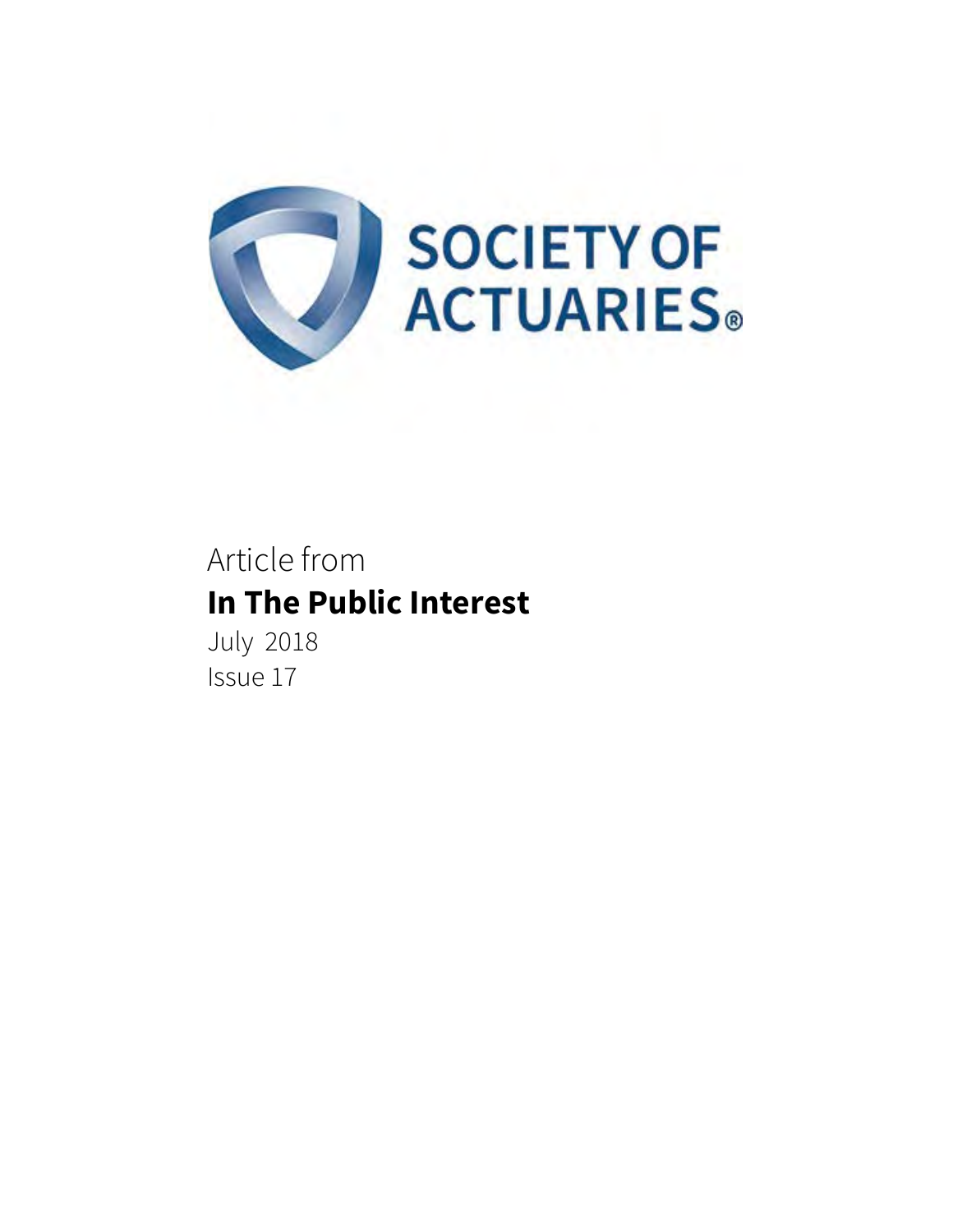Are Most Teachers Better Off With a DB Pension, 401(k), or Cash Balance Plan? The Case of CalSTRS

**By Nari Rhee and William B. Fornia**

ost public school teachers in the U.S. are covered by traditional defined benefit (DB) pensions designed to reward long service. Several studies have been released in recent years that argue that "most teachers" do not receive meaningful pension benefits—e.g., McGee and Winters (2013 and 2015), Aldeman and Rotherham (2014), Johnson and Southgate (2015), Aldeman and Johnson (2015), Costrell and Mcgee  $(2016)$ , and Luecken  $(2017)$ .<sup>1</sup> These studies cite high turnover among new-hire cohorts as the basis for claiming, as Aldeman and Johnston (2015) do, that "most teachers get nothing from their pensions" under a Final Average Salary (FAS) DB pension given its back-loaded benefit structure.<sup>2</sup>

A major failing of these studies is that they conflate new hire cohorts with the teaching profession as a whole. When policymakers, parents and the public think about teachers, they generally think about those working in classrooms today—that is, they think about the teaching workforce. Understanding how retirement plan design affects the teaching profession requires looking at a representative cross-section of the teaching workforce, weighted by teaching position, not just by new entrant.<sup>3</sup> Only then can we understand whether most teaching jobs are held by foot-loose itinerants who are better off with Defined Contribution (DC) plans, or those committed for the long haul who stand to benefit from a traditional DB pension.

In this study, we ask whether most teachers currently working in California public schools can expect to stay long enough to accrue higher benefits under their pension than alternative retirement plans with the same expected cost and the same capital market assumptions.<sup>4</sup>



We first project the distribution of currently active teachers by age and years of service at withdrawal or retirement. We then model retirement benefit outcomes for teachers at different entry ages under the California State Teachers' Retirement System (CalSTRS) DB pension, an idealized 401(k) plan, and an exceptionally generous cash balance (CB) plan that offers a guaranteed interest rate equal to the CalSTRS DB pension expected return. The alternative plans are assumed to receive contributions equal to the normal cost for retirement benefits provided by the CalSTRS DB pension. Finally, we estimate the share of teachers who, based on age and years of service at exit, would receive higher retirement income from the CalSTRS pension than the idealized 401(k) and CB plan.

Importantly, while we do not fully account for the value of the DB pension guarantee during the accumulation phase, we calculate retirement income outcomes on apples-to-apples terms by converting DC and CB account balances to a life annuity, priced with CalSTRS-specific mortality assumptions and (for DC) a reasonable rate for private insurance group annuities.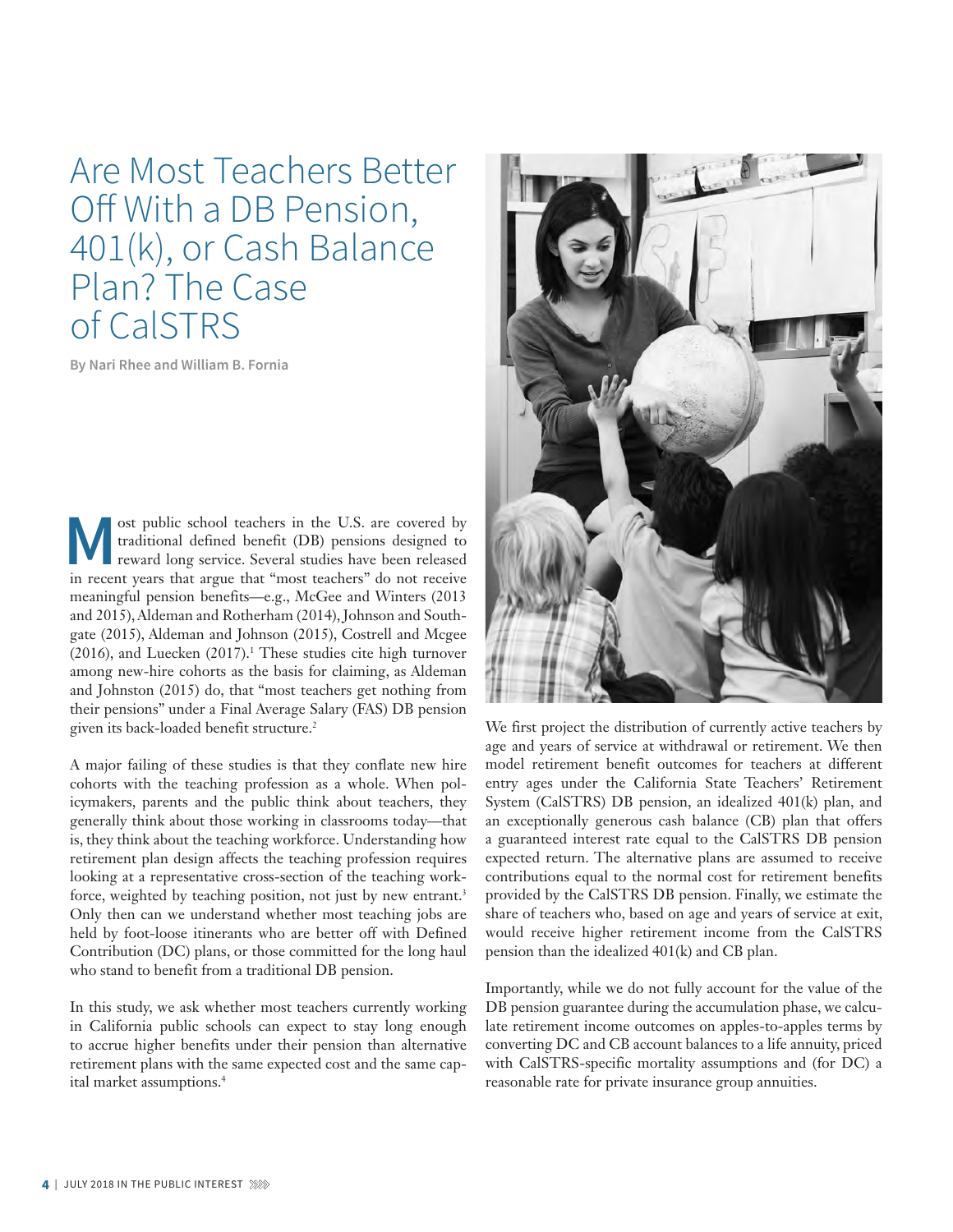We find that most California teachers can expect a long career: 73 percent of teachers can expect to work at least 20 years, and 46 percent can expect to work at least 30 years. Furthermore, 83 percent of the California teacher population will stay until age 55, early retirement age. Even on an entering cohort basis, controlled for age, half of current new hire teachers in California (50 percent) are better off with the DB pension than the idealized DC plan. Ultimately, 85 percent of California's teaching population will accrue higher benefits under the CalSTRS DB pension than through an idealized 401(k), and 76 percent will accrue higher benefits than through a generous CB plan.

The remainder of this article is organized as follows. The following section analyzes teacher turnover and tenure based on the current demographics of the California teaching workforce. The next section describes our alternative benefit modeling methodology and results. Finally, we apply the benefit modeling results to our tenure analysis to estimate the share of currently active teachers that are better off in the DB plan, versus an idealized DC plan and generously structured CB plan.

## TURNOVER AND TENURE AMONG CALIFORNIA TEACHERS

We obtained the following data from CalSTRS: detailed ageservice tables for the active membership as of FY 2016; detailed actuarial assumptions adopted in 2016, including annual death, disability, withdrawal, and retirement rates, contingent on age and accrued service years, based on recent CalSTRS experience. We also obtained anonymized microdata for FY 2014 that includes each CalSTRS active member's accrued service credits, hire date, and birth year and month. For our tenure analysis, we conducted a survival analysis by applying the actuarial assumptions to the teacher counts in the age-service table in order to calculate the final age-service distribution, at exit, of currently active teachers.

#### **Current Age And Service Profile**

There are currently over 438,000 teachers working in California public schools, community colleges, and state and county jobtraining programs, based on the CalSTRS active membership count for the fiscal year ending June 30, 2016. Half of active teachers have 11 full years of service or less in California schools (**Figure 1**). Nearly 28 percent of the teacher population in our analysis is a relatively recent hire, with less than five years of service credits as of the end of the 2015–2016 school year.

Although the service distribution is skewed towards recently hired teachers, the age distribution of the California teaching workforce mirrors the college-educated labor force, with a median age of 45 years (**Figure 2**). Looking at the age distribution of teachers hired in FY 2014, the mode is clearly age 25, but there is a long right-hand tail; thus the median is 29.2 years, and the mean is 32.7 (**Figure 3**).

## **bon-** Figure 1

Accrued Service Years Among California Teachers **Age Distribution of CA Teachers**



rrrry<br>ide= Note: Authors' analysis of CalSTRS active membership data as of June 30, 2016.

# **Exhibit 1** Age Distribution of California Teachers **Accrued Service among California Teachers** Figure 2



Note: Authors' analysis of CalSTRS active membership data as of June 30, 2016.

# Figure 3 Age Distribution of California New Hire Teachers Exhibit 3 **Age Distribution of California New Hire Teachers**



Note: Authors' analysis of CalSTRS active membership microdata for FY 2014.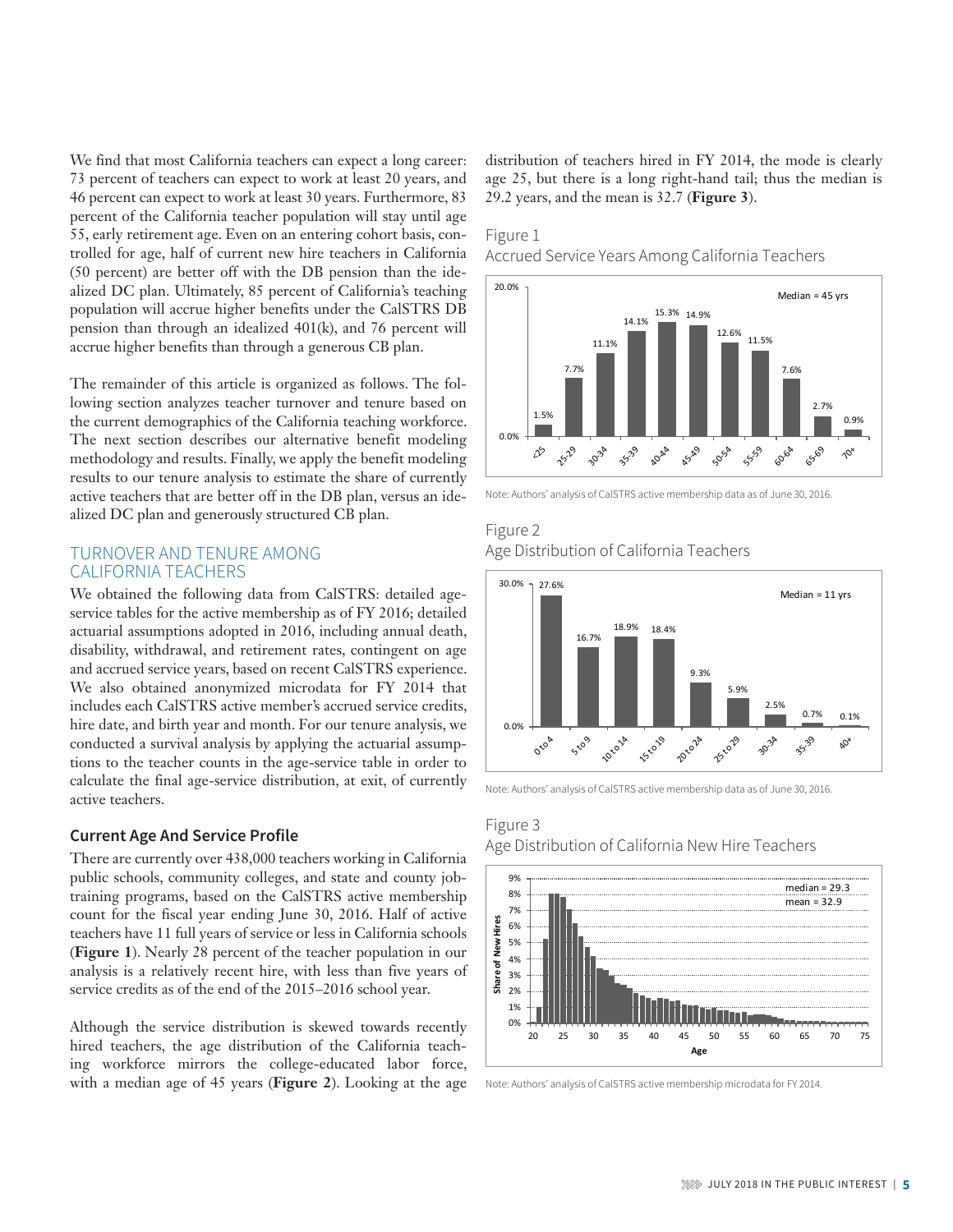

#### **Turnover And Tenure Analysis**

We combined CalSTRS' separation, retirement, disability and pre-retirement mortality rates to construct survival curves for each age-service cohort in the active membership table, and projected the active membership counts in each cohort forward until age 75, when CalSTRS actuaries assume all surviving teachers will retire. We assumed that teachers who are currently age 75 or older will retire immediately.

Turnover rates indicate that retention of California teachers within the state as a whole is remarkably high after the initial churn of the pre-vesting years. **Figure 4** illustrates turnover by entry age. Turnover is highest in the first three years after hire, and then decreases dramatically until early retirement age. Indeed, for teachers hired at age 25, the cohort turnover rate for most years between vesting and age 55 is roughly 1 percent.

# Figure 4 Age-Specific Turnover Rates, by Entry Age **Exhibit 4 Age-Specific Turnover Rates, by Entry Age**



Note: Authors' analysis of CalSTRS actuarial assumptions adopted FY 2016. Data reflect weighted average of male and female turnover rates.

When the careers of the current teaching workforce are projected forward, it turns out that the vast majority of California teachers can expect a long teaching career in the state, and that the typical

California teacher will stay until retirement age. Nearly half (47 percent) of the teaching workforce will have earned at least 30 years of service by the time they leave the California schools (**Figure 5**). One-quarter (25 percent) will leave with 20 to 29 years of service. These add up to 72 percent of teachers staying at least 20 years. Only 6 percent will leave without vesting, and 22 percent will leave with five to 19 years of service.<sup>5</sup>

## Figure 5 Projected Tenure of Current California Teachers



Note: Authors' analysis based on CalSTRS active membership data and actuarial assumptions as of June 30, 2016.

Figure 6 illustrates the distribution of projected exit ages among currently active teachers. The median projected exit age is 62 years, and the mean is 59.5. Before age 55, the share of the total current teaching workforce that will leave each year is miniscule, under 1 percent annually until age 54. A large majority of California teachers (83 percent) will leave when they are at least 55 years old, and virtually all of this group (82 percent of active teachers) will have vested by then.

#### Figure 6





Note: Authors' analysis based on CalSTRS active membership data and actuarial assumptions as of June 30, 2016.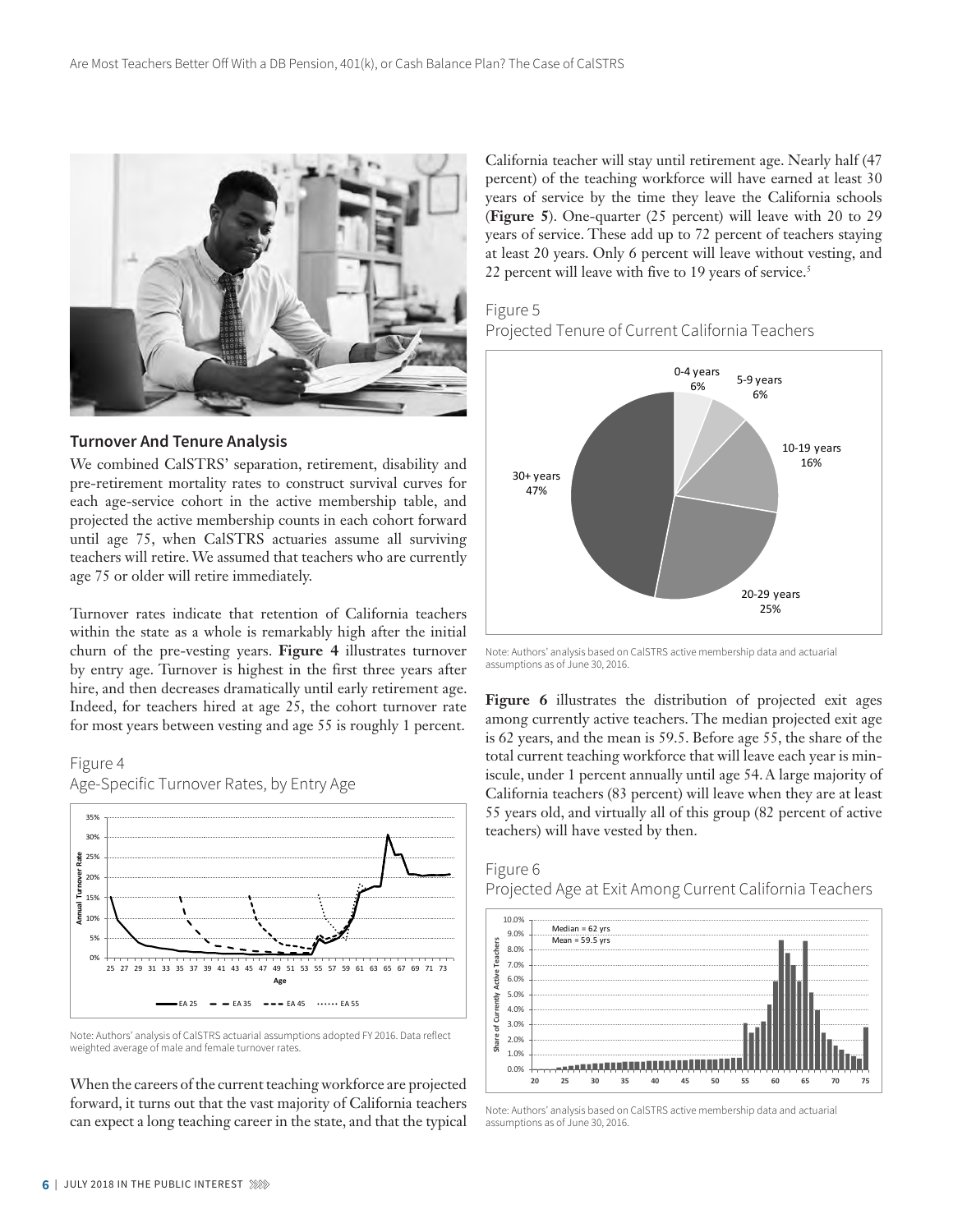We find that most California teachers can expect a long career: 73 percent of teachers can expect to work at least 20 years, and 46 percent can expect to work at least 30 years. Furthermore, 83 percent of the California teacher population will stay until age 55, early retirement age. Even on an entering cohort basis, controlled for age, half of current new hire teachers in California (50 percent) are better off with the DB pension than the idealized DC plan. Ultimately, 85 percent of California's teaching population will accrue higher benefits under the CalSTRS DB pension than through an idealized 401(k), and 76 percent will accrue higher benefits than through a generous CB plan.

The remainder of this article is organized as follows. The following section analyzes teacher turnover and tenure based on the current demographics of the California teaching workforce. The next section describes our alternative benefit modeling methodology and results. Finally, we apply the benefit modeling results to our tenure analysis to estimate the share of currently active teachers that are better off in the DB plan, versus an idealized DC plan and generously structured CB plan.

## TURNOVER AND TENURE AMONG CALIFORNIA TEACHERS

We obtained the following data from CalSTRS: detailed ageservice tables for the active membership as of FY 2016; detailed actuarial assumptions adopted in 2016, including annual death, disability, withdrawal, and retirement rates, contingent on age and accrued service years, based on recent CalSTRS experience. We also obtained anonymized microdata for FY 2014 that includes each CalSTRS active member's accrued service credits, hire date, and birth year and month. For our tenure analysis, we conducted a survival analysis by applying the actuarial assumptions to the teacher counts in the age-service table in order to calculate the final age-service distribution, at exit, of currently active teachers.

#### **Current Age And Service Profile**

There are currently over 438,000 teachers working in California public schools, community colleges, and state and county jobtraining programs, based on the CalSTRS active membership count for the fiscal year ending June 30, 2016. Half of active teachers have 11 full years of service or less in California schools (**Figure 1**). Nearly 28 percent of the teacher population in our analysis is a relatively recent hire, with less than five years of service credits as of the end of the 2015–2016 school year.

Although the service distribution is skewed towards recently hired teachers, the age distribution of the California teaching workforce mirrors the college-educated labor force, with a median age of 45 years (**Figure 2**). Looking at the age

distribution of teachers hired in FY 2014, the mode is clearly and age 25, but there is a long right-hand tail; thus the median is 29.2 years, and the mean is 32.7 (**Figure 3**). 25-29 30-34 35-39 40-44 45-49 50-54 55-59 60-64 65-69

#### Figure 1

Accrued Service Years Among California Teachers **Accrued Service among California Teachers**



----<sub>-</sub><br>i**de-** Note: Authors' analysis of CalSTRS active membership data as of June 30, 2016.

## Figure 2 Age Distribution of California Teachers **Age Distribution of CA Teachers**



Note: Authors' analysis of CalSTRS active membership data as of June 30, 2016.

# **Age Distribution of California New Hire Teachers** Figure 3



Note: Authors' analysis of CalSTRS active membership microdata for FY 2014.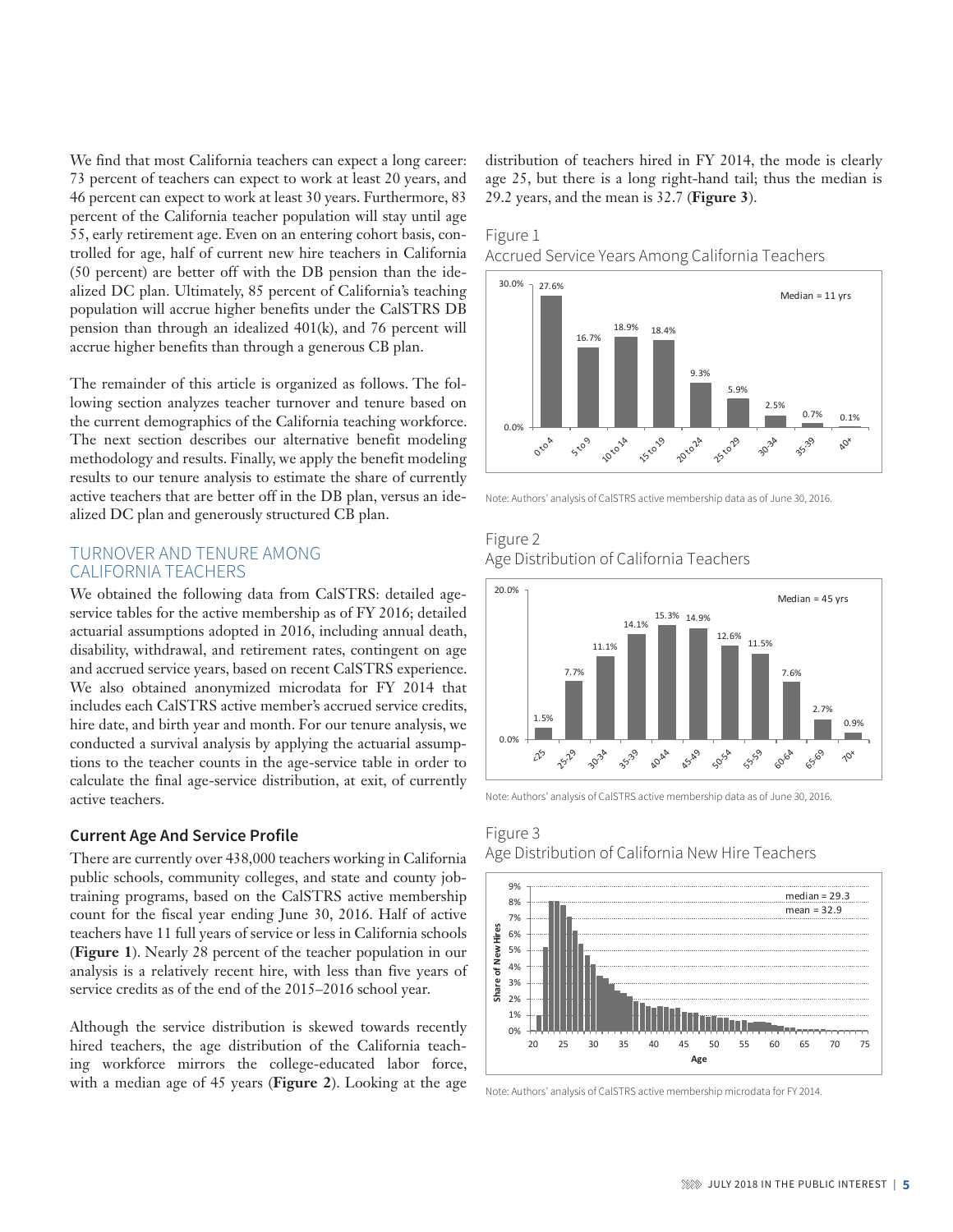

**Annuitization.** In order to facilitate an apples-to-apples comparison with the DB plan, we assumed that the entire account balance at retirement is used to purchase a private insurance immediate annuity equivalent to the lifetime income stream provided by CalSTRS. In this way, we incorporate the value of the longevity insurance that is one of the key benefits of a DB pension.<sup>9</sup> We assumed a generous interest rate of 5 percent, which aligns with historical and projected long-term averages, but which significantly exceeds market interest rates in the low-interest environment that has persisted since 2008. We assume a cost (load) of 0.5 percent of the annuitized amount, in line with pricing for group annuities.

For the CB plan, we assumed a generous guaranteed interest rate of 7 percent. The employer is assumed to bear all the investment and longevity risk—highly unusual in public or private CB plans. However, the benefit accrual pattern is similar to a 401(k). That is, a compound annual interest rate of 7 percent was applied to contributions equal to 16.5 percent of salary. We assumed that the plan offered in-plan annuitization at 7 percent interest, on terms identical to the CalSTRS pension annuity. This is highly unusual among real world CB plans, which are almost always used as a means to facilitate risk-sharing between participants and employers.

Because DB plans express benefits in terms of income replacement (lifetime monthly income as a percentage of final pay), while DC plans and CB plans express benefits as lump sum account balances, we needed to create an apples-to-apples measure of retirement benefit value across these three plans. Given that the DC plan is the only plan in which there is an immediate cash value for individual participants, we converted the DB and CB plan benefits to 401(k)-equivalent values. For each year of separation, we identified the projected annuity benefit for the DB plan, and calculated the balance that would be required to

fund the same benefit through the DC plan. We repeated the same procedure for the CB plan based on the assumed interest rate of 7 percent. In the cases where an employee contribution refund or lump sum cash-out in the DB plan had the greatest value, we simply used those cash values without adjustment. The same account balance will generate different income streams in a DC plan compared to the CB plan that we modeled, because the latter offers a higher interest rate on annuities.

#### **Benefit Model Results**

In order to simplify findings across entry ages and plan types, **Exhibit 7** provides a schematic illustration of benefit accumulation under the DC plan and the CalSTRS DB pension, and the share of current teachers that fall on each side of the crossover point between the two plans. (The CB plan in our model follows a similar accrual pattern to the DC plan, albeit with higher benefits due to the 7 percent in-plan annuity.) When benefit accrual patterns are considered in conjunction with projected tenure, we find that 85 percent of California teachers will receive higher retirement benefits from the CalSTRS DB pension than they would from an idealized DC plan, taking into account both retirement wealth and retirement income.

Under the CalSTRS pension, like most plans of its kind, teachers accumulate benefits more slowly than in a DC or CB plan in the beginning of their career. Pension accrual begins to accelerate mid-career so that the slope of the DB benefit curve becomes steeper than the slope of the DC benefit curve. Finally, after age 65—the age at which the CalSTRS pension benefit multiplier peaks—the growth of pension benefits as a multiple of current pay flattens out and in some cases becomes negative. Benefits continue to grow in absolute terms in tandem with salary growth and accumulated service years, but this is counterbalanced by the decrease in the number of years of benefit payments from delayed retirement.



## Figure 7 Benefit Accumulation Under CalSTRS DB vs Idealized DC Plan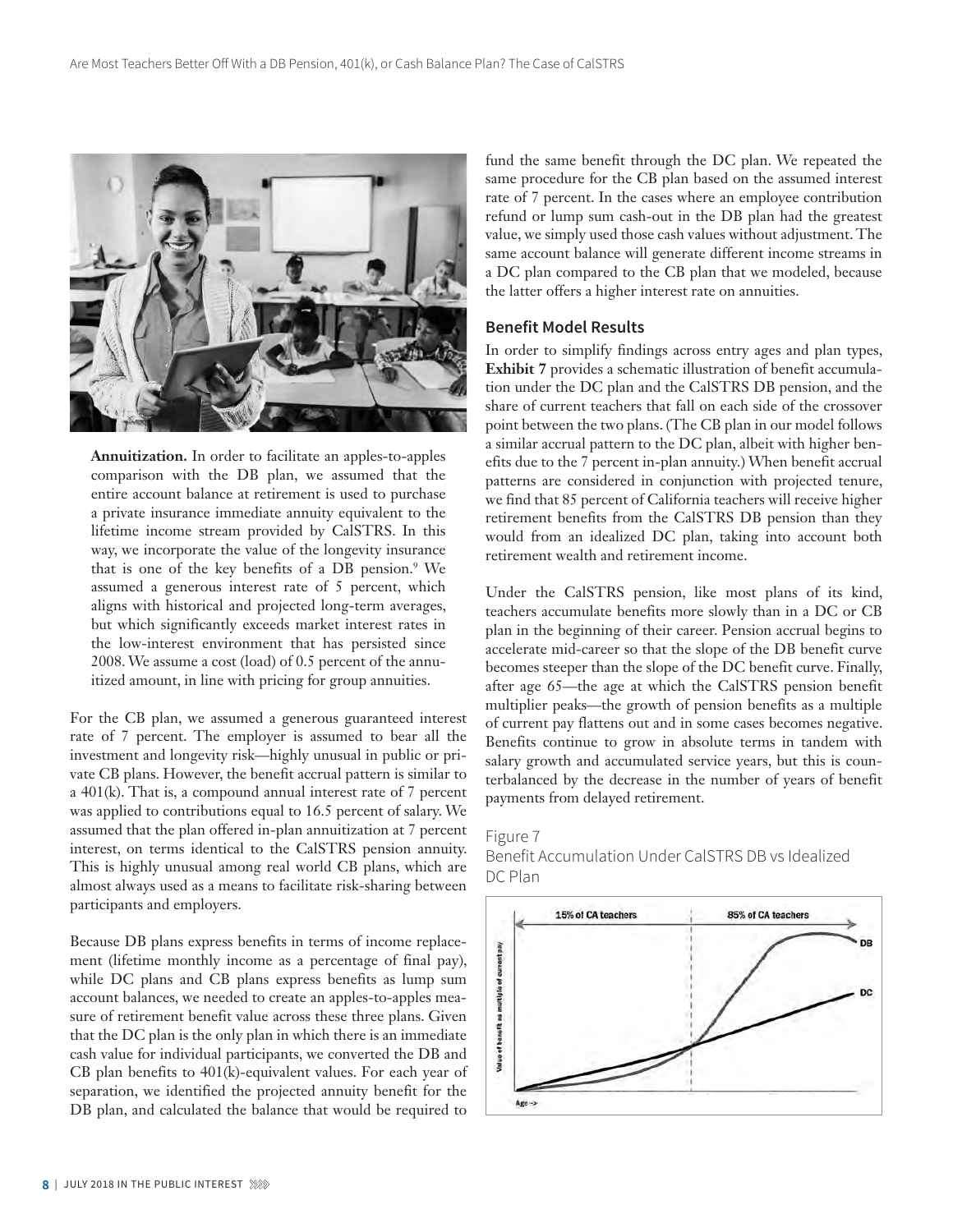**Figure 8** shows the age at which DB plan value exceeds the value of DC and CB plans for entry ages 25 to 45, in five-year increments. The comparison to the DC model has two sets of parameters: full normal cost versus just employee contributions, and idealized 401(k) returns versus a more realistic scenario in which typical individual behavior leads to 1 percent reduction of annual investment returns due to adverse investment behavior.

As expected for a back-loaded pension, it does take longer for younger workers to reach the break-even point compared to older workers. The CalSTRS DB pension becomes more valuable than the idealized DC plan at age 50 for teachers hired at age 25. This transition occurs at age 51 for those hired at age 30 and at age 50 for those hired at age 45. The CalSTRS DB pension becomes more valuable than the CB plan somewhat later—at age 57 for those hired at age 25, and at progressively younger ages for older hires.<sup>10</sup>

**Figure 8** also shows that the addition of realistic individual investor behavior shortens the break-even horizon for the DB plan in relation to the DC plan, to age 47 for teachers hired at age 30. Realistic investor behavior also reduces the number of years to recover the full value of employee contributions vis-àvis the DC plan to 11. Again, this assumes that teachers place no value on the guaranteed nature of DB pension benefits.

#### Figure 8

Age When Value of DB Plan Equals or Exceeds Value of Alternative Plans, by Entry Age

|                                                              | <b>Entry Age</b> |    |    |    |    |  |  |  |
|--------------------------------------------------------------|------------------|----|----|----|----|--|--|--|
| <b>Comparison Plans</b>                                      | 25               | 30 | 35 | 40 | 45 |  |  |  |
| <b>Idealzed DC Plan</b>                                      |                  |    |    |    |    |  |  |  |
| Full DC benefit                                              | 50               | 51 | 49 | 48 | 50 |  |  |  |
| Value of employee contributions                              | 41               | 42 | 41 | 45 | 50 |  |  |  |
| DC Plan with Typical Investor Returns                        |                  |    |    |    |    |  |  |  |
| Full DC benefit                                              | 45               | 47 | 46 | 46 | 50 |  |  |  |
| Value of employee contributions                              | 36               | 38 | 40 | 45 | 50 |  |  |  |
| <b>CB Plan with Guranteed Equal</b><br>to DB Expected Return | 57               | 55 | 55 | 53 | 54 |  |  |  |

Note: Idealized DC plan assumes no investor mistakes. Realistic DC plan assumes 1% drag on returns from typical investor behavior. However, all plans assume consistent funding and no leakage. Difference between DB and CB value at age 56 was trivial, .06%.

While it does take a significant period of time for new hire teachers to accrue benefits under the CalSTRS DB pension that exceed the benefits they might have accumulated under an idealized DC plan, CalSTRS comes out ahead for a significant share of new hire teachers. **Figure 9** shows the share of new hires that will earn greater benefits under the DB pension than alternative

85 percent of teachers will earn greater retirement benefits from the CalSTRS DB pension than they could expect from DC.

plans, by sample entry ages and for all new hires combined. It includes an estimated share of all new hires who will accumulate greater benefits under the CalSTRS pension than the alternative plans, calculated by weighting the percentage of each entry group projected to stay until the benefit crossover points by its share of the new hire population in FY 2014. Notably, half of new hires (50 percent) are better off with the DB pension than a 401(k)-type plan—again, without fully accounting for the value of the pension guarantee. This contradicts the assertion that new teachers are unequivocally better off with a DC plan.

We found that 45 percent of new hires are better off with the CalSTRS pension than a CB plan that guarantees 7 percent. However, it is unlikely that states would offer this level of guarantee for a new CB plan for public employees. Such a plan would impose the same liability on public employers as a traditional DB plan, while sacrificing retention incentives and potentially increasing turnover costs.

#### Figure 9

Share of New Hire Cohort for Whom Value of DB Pension Will Equal or Exceed Alternative Plans

|                            | <b>Entry Age</b> |     |     |     | <b>Weighted</b> |                                            |  |
|----------------------------|------------------|-----|-----|-----|-----------------|--------------------------------------------|--|
|                            | 25               | 30  | 35  | 40  | 45              | <b>Average for</b><br><b>All New Hires</b> |  |
| Idealzed<br><b>DC Plan</b> | 47%              | 51% | 52% | 58% | 64%             | 50%                                        |  |
| <b>CB Plan</b>             | 40%              | 46% | 48% | 52% | 56%             | 45%                                        |  |

Note: Authors' analysis of FY 2014 membership microdata based on current actuarial assumptions.

Finally, in order to estimate the share of the California teaching workforce that is better off with a DB pension, we applied the highest age thresholds when the DB value exceeds the value of alternate plans (age 50 for DC and age 57 for CB) to the projected age-service distribution. Ultimately, 85 percent of active teachers will vest and stay long enough to earn greater retirement benefits from the CalSTRS DB pension than they could expect from an ideal DC plan (**Figure 10**). Similarly, 76 percent of active teachers are better off with the CalSTRS pension than with a generous CB plan that offers a guaranteed interest rate equal to the CalSTRS pension expected return.